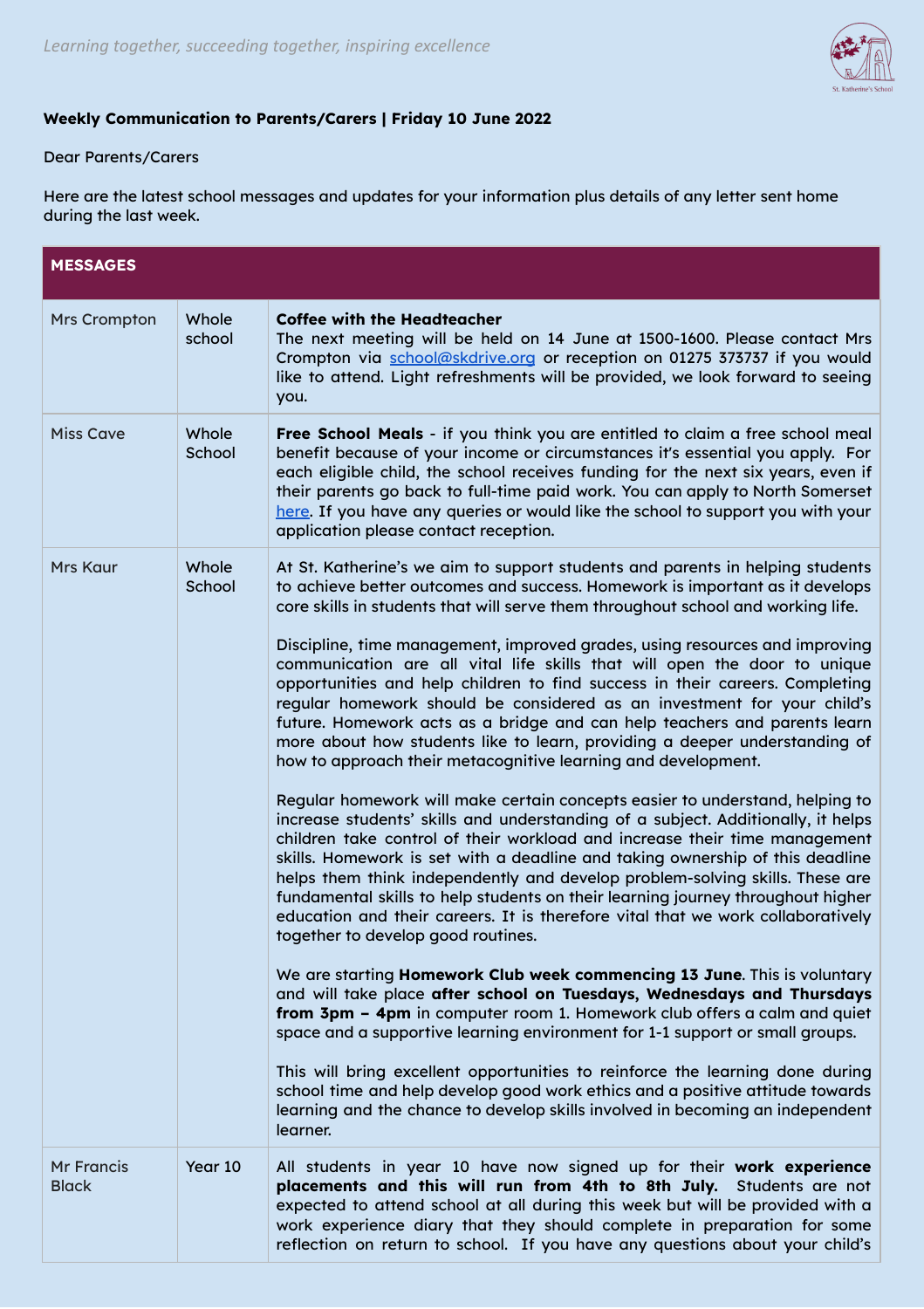

|                    |                                            | Gardiner,<br>placement<br>please<br>contact<br>leaders,<br><b>Mrs</b><br>our<br>careers<br>gardiners@skdrive.org.                                                                                                                                                                                                                                                                                                                                                                       |
|--------------------|--------------------------------------------|-----------------------------------------------------------------------------------------------------------------------------------------------------------------------------------------------------------------------------------------------------------------------------------------------------------------------------------------------------------------------------------------------------------------------------------------------------------------------------------------|
| <b>Mr Davies</b>   | Year 11                                    | If students have applied for the Sixth Form, parents/carers will have received<br>an invitation to Step Into Sixth Form Day on July 5th. This will be an all-day<br>event for students, following the same times as the school day. Full details of<br>the schedule will be shared soon.                                                                                                                                                                                                |
| <b>Mr Davies</b>   | Year 12                                    | Year 12 mocks will take place on the week commencing July 4th. Students<br>should now be aware of the content of these mocks, and revision should now<br>be fully underway.                                                                                                                                                                                                                                                                                                             |
| <b>Mr Davies</b>   | Year 13                                    | Year 13 exams continue this week, and we see how hard all our students are<br>focusing on their studies. Students are still welcome to attend school full-time,<br>but only lessons and boosters are now compulsory. Find a schedule for exams<br>and booster sessions here.                                                                                                                                                                                                            |
| Mrs Ivey           | Year 11                                    | Year 11 revision continues next week for the remaining biology, chemistry and<br>physics exams with lots of booster sessions during the school day. We are also<br>offering revision after school as follows:<br>Tuesday: Biology Mrs Ivey lab 6<br>Thursday: Chemistry Miss Rochards lab 3                                                                                                                                                                                             |
| Mrs Ivey           | Year 10                                    | Year 10 mock exams take place in science from 22nd-29th June, details of<br>what is in each mock exam and revision help can be seen in this presentation.<br>It is important that students are present for all of the mock exams.                                                                                                                                                                                                                                                       |
| <b>Mrs Jenkins</b> | <b>GCSE</b><br><b>FP&amp;N</b><br>students | Food Preparation and Nutrition mock practical exam<br>Yr 10 students will be sitting a mock practical exam at the end of<br>June/beginning of July. The students will be focusing on brunch and will be<br>researching and planning their 3 dishes. The exam is 3 hours long and this will<br>be really useful for students to understand the pressures of the exam before<br>next year. The dates have been shared with students.<br>If you have any questions, please do let me know. |
| <b>Mrs Jenkins</b> | Food and<br><b>Nutrition</b><br>students   | <b>Practical lessons for next week:</b><br>Monday 13th June - 7L Tomato Ragu<br>Monday 13th June - 7R Tomato Ragu<br>Tuesday 14th June - 8R Scones<br>Tuesday 14th June - 9R Bread rolls<br>Wednesday 15th June - 8L Scones<br>Thursday 16th June - 9L Bread rolls<br>Please ensure all students bring in an apron from home. All practicals have<br>been set as homework on ClassCharts.                                                                                               |
| SSO/Reception      | Whole<br>school                            | Please remind your children to bring their own water bottles as the hot weather<br>approaches. Children must take hayfever tablets before school as we do not<br>provide them. Paracetamol is only given during break and lunch times.<br><b>Lost property</b><br>Please check in reception for any missing belongings (jewellery, mobiles, keys).                                                                                                                                      |
| Miss Bonora        | Y9                                         | On the 16 June, the school will host Sirona Immunisation Team for the Year 9<br>Meningococcal ACWY and DtP Vaccinations clinic, if you would like for your<br>child to have the vaccine in school please complete the following consent form<br>https://imms.sirona-cic.org.uk/dtp/2021/consent by Monday 13 June.                                                                                                                                                                      |